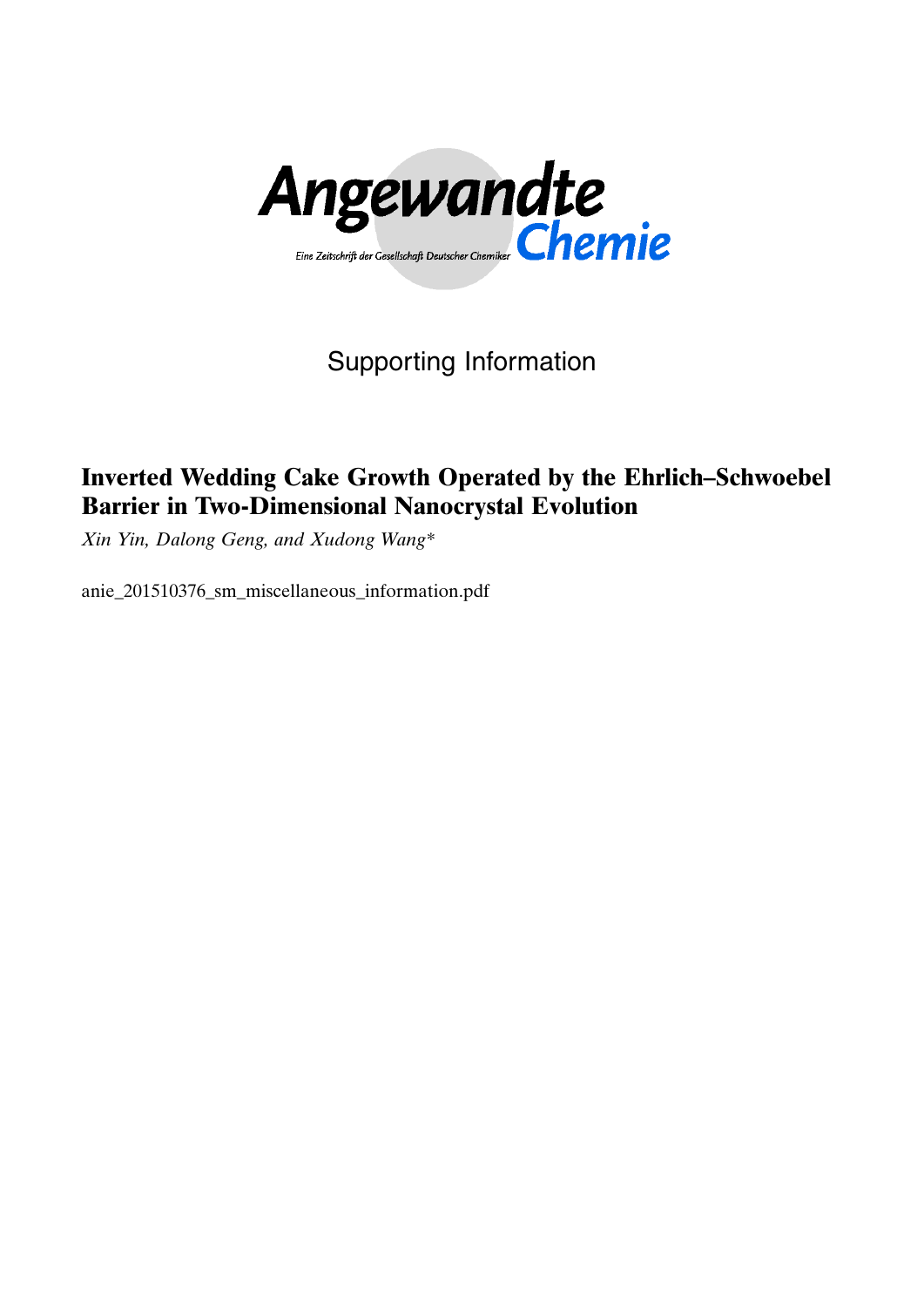#### **Methods**

5 g zinc oxide powder was weighed as the precursor and loaded in an alumina boat. The boat was then placed at the center of an alumina tube located inside a single-zone tube furnace. Argon carrier gas with the flow rate of 50 sccm was applied and the pressure inside the tube was kept at 53 Pa. Three polycrystalline alumina substrates (11.4 cm in length and 1 cm in width) were lined together in the tube which covered a broad deposition temperature. The system temperature reached 1273 K during the first 40 minutes and reached 1673 K after another 50 minutes. The precursor completely decomposed and vaporized before the temperature reached 1673 K. Subsequently, the system was cooled down to room temperature naturally under the same argon atmosphere.

Zeiss LEO 1530 Schottky-type field-emission scanning electron microscope was used to study the morphologies of the samples. FEI TF30 transmission electron microscope operated at 300 kV was used to study the crystal structure of the samples. Atomic force microscopy (AFM) tomography images were obtained using XE-70 Park Systems. Zeiss 1540XB CrossBeam Focused Ion Beam FE SEM was used to cut the plate-capped NW structure by the flux of gallium ions along the axis of the rod. Because ions flux may damage the surface feature, a carbon layer and a platinum layer were deposited on the sample for protection of the surface feature.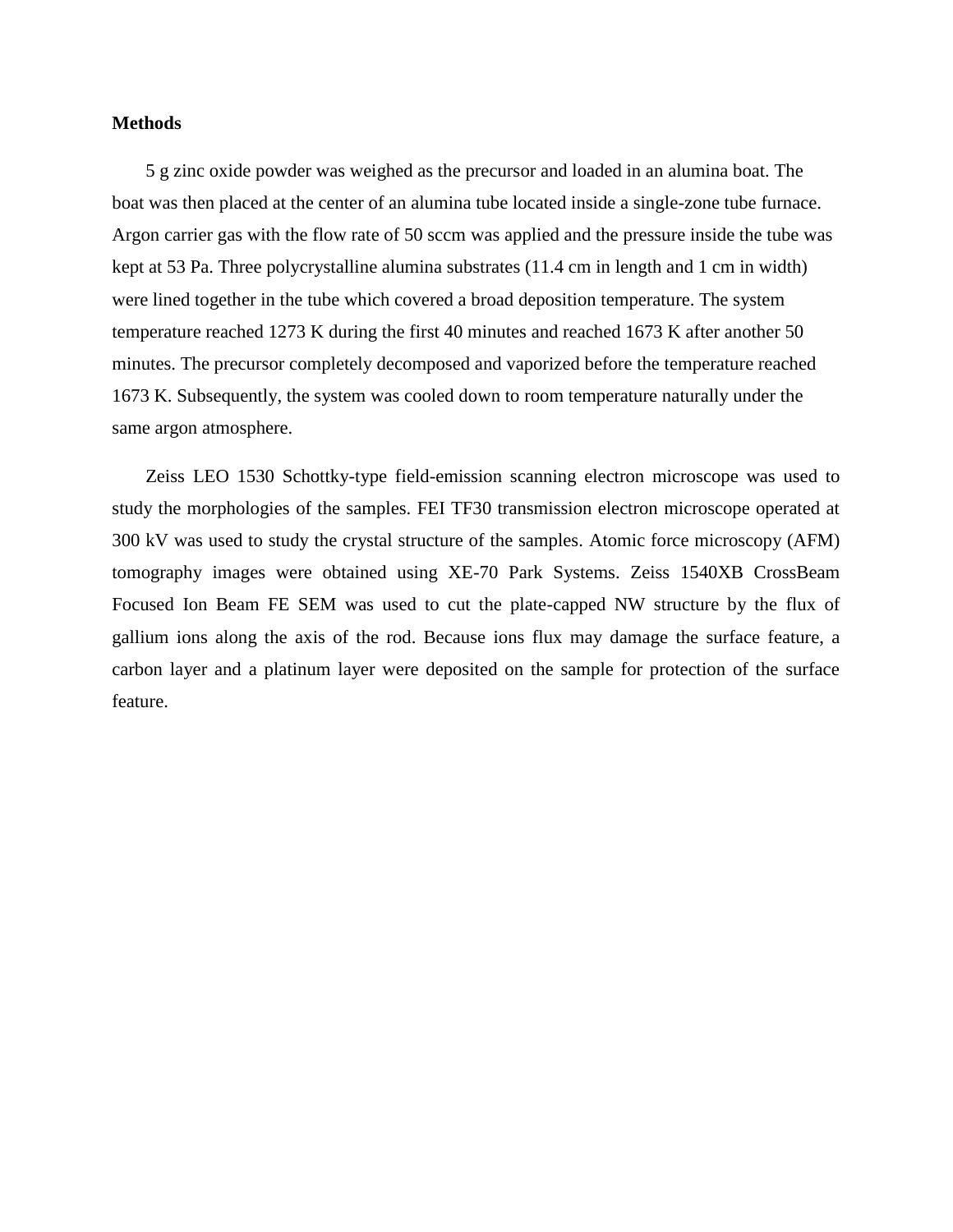

**S1. Plenty of morphologies featured by basin-shaped crown caped NWs.**

**Figure S1.** Using different growth kinetics (different deposition temperatures, and different oxygen partial pressures), plenty of branch-caped NWs with different features were obtained. The scale bars are  $1 \mu m$ .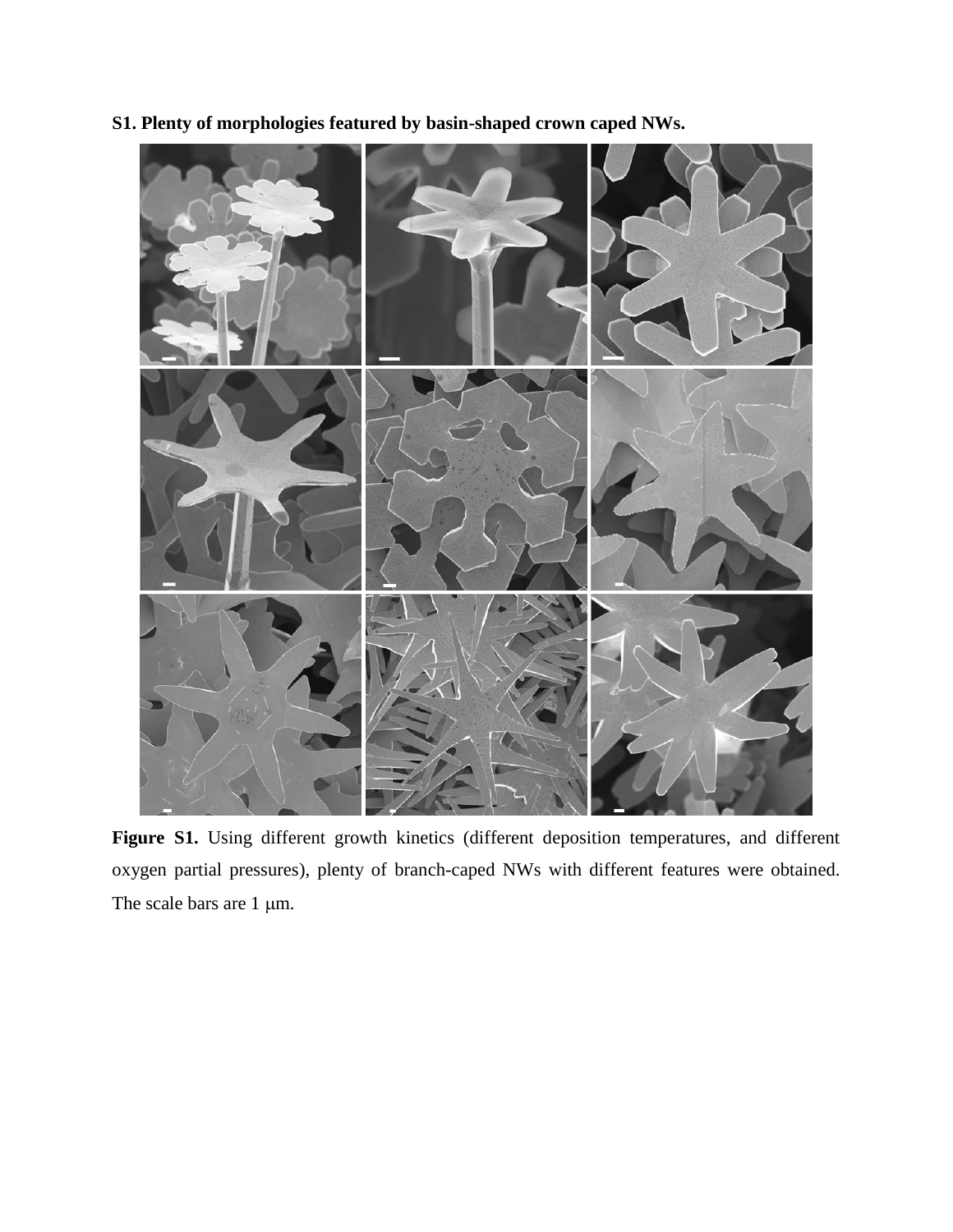## **S2. Evolution of plate morphology influenced by deposition temperatures and oxygen partial pressures.**

SEM images show the plate morphology evolution with deposition temperatures and oxygen partial pressures in the large scale. The detailed morphologies of individual plates are presented in Figure 4B in the main text accordingly. Each plate morphology exhibits good uniformity within a relative large area  $(-0.1-1 \text{ mm on the substrate})$  where the deposition conditions are nearly identical.



**Figure 2.** Large scale SEM images from the experiments with different oxygen partial pressures. The deposition temperature decreases from left to right. The oxygen partial pressures decreases from top to bottom: 50 Pa (1<sup>st</sup> row), 30 Pa (2<sup>nd</sup> row), 10 Pa (3<sup>rd</sup> row), and 1 Pa (4<sup>th</sup> row). The scale bars are 10  $\mu$ m.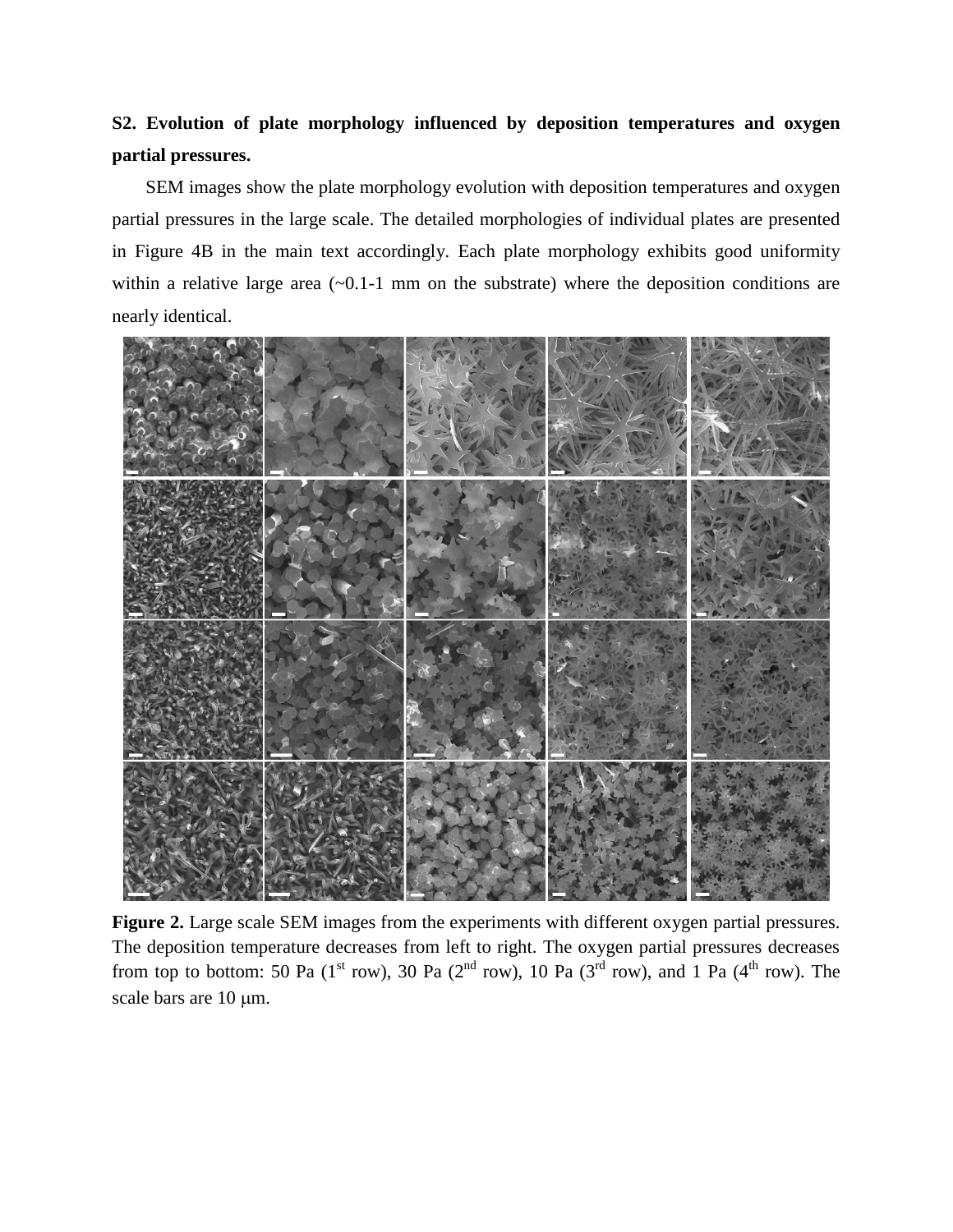**S3. Change of the equilibrium pressure and real pressure along the chamber during the increase of the chamber temperature**



**Figure 3.** a) Increase of chamber temperature with time. Equilibrium pressure (*Pe*) and real pressure (*P*) variation with the distance from the chamber center at chamber temperature 1 (b) and 2 (c) labeled in (a).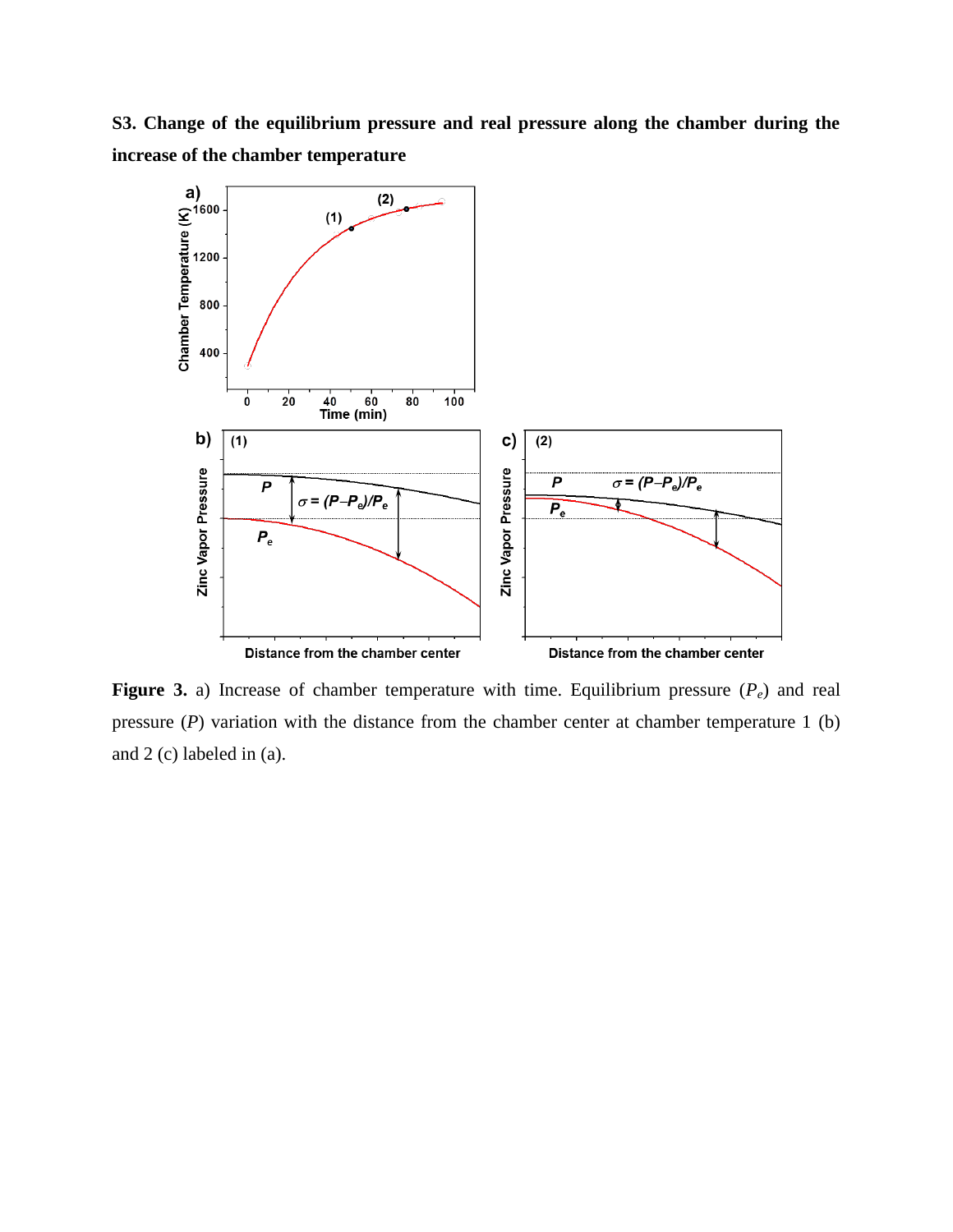#### **S4. Measurement of the Ehrlich-Schwoebel barrier energy**

#### *S4.1. Diffusion down rate derivation*

The diffusion down rate can be written  $as^{[1]}$  $as^{[1]}$  $as^{[1]}$ 

$$
v_d = a \frac{a}{\delta_0} (j_+ - j_-) \exp(-\frac{E_{ES} - E_{sd}}{kT})
$$
 (S1)

where  $v_d$  is the diffusion down rate, *a* is the lattice constant,  $\delta_0$  is the kink spacing,  $a/\delta_0$  is the probability to find a kink site, and  $j<sub>+</sub>$  and  $j<sub>-</sub>$  are the fluxes of attachment and detachment of building units per site of growth to and from the growing surface, respectively. The exponential term indicates the diffusion down probability, where  $E_{SE}$  is the SE barrier energy, and  $E_{sd}$  is the surface diffusion barrier energy.<sup>[\[2\]](#page-6-1)</sup>  $j_+$  and  $j_-$  are expressed as<sup>[\[1\]](#page-6-0)</sup>

$$
j_{+} = \frac{P}{\sqrt{2\pi n kT}} a^2 \exp(-\frac{\Delta U}{kT})
$$
 (S2)

$$
j_{-} = \frac{P_e}{\sqrt{2\pi n kT}} a^2 \exp(-\frac{\Delta U}{kT})
$$
 (S3)

where  $\Delta U$  is kinetic barrier for the incorporation of the building units into the half crystal.

Insert Eq. S2 and S3 into Eq. S1, we can get

$$
v_d = \frac{a^4}{\delta_0} \frac{P - P_e}{\sqrt{2\pi mkT}} \exp\left(-\frac{E_{ES} - E_{sd} + \Delta U}{kT}\right)
$$
(S4)

In order to express  $v_d$  in term of temperature, such conversions below are used

$$
P - P_e = \sigma P_e \approx 3654 \times \exp(\frac{8340}{T})
$$
 (S5)

$$
T^{-1/2} \approx 0.01568 \times \exp(\frac{747.7}{T})
$$
 (S6)

Insert Eq. S5 and S6 into Eq. S4, the diffusion down rate can be expressed below,

$$
v_d = \frac{57.3a^4}{\delta_0 \sqrt{2\pi n k}} \exp(-\frac{\frac{E_{ES} - E_{sd} + \Delta U}{k} - 747.7 - 8340}{T})
$$
(S7)

Take the natural logarithm at both sides, the diffusion down rate becomes

$$
\ln v_d = \ln(\frac{57.3a^4}{\delta_0 \sqrt{2\pi n k}}) - (\frac{E_{ES} - E_{sd} + \Delta U}{k} - 9087.7) \frac{1}{T}
$$
(S8)

Thus, by plotting  $\ln v_d$  versus 1/*T*, we can get the value of  $E_{ES} - E_{sd}$  from the slope.